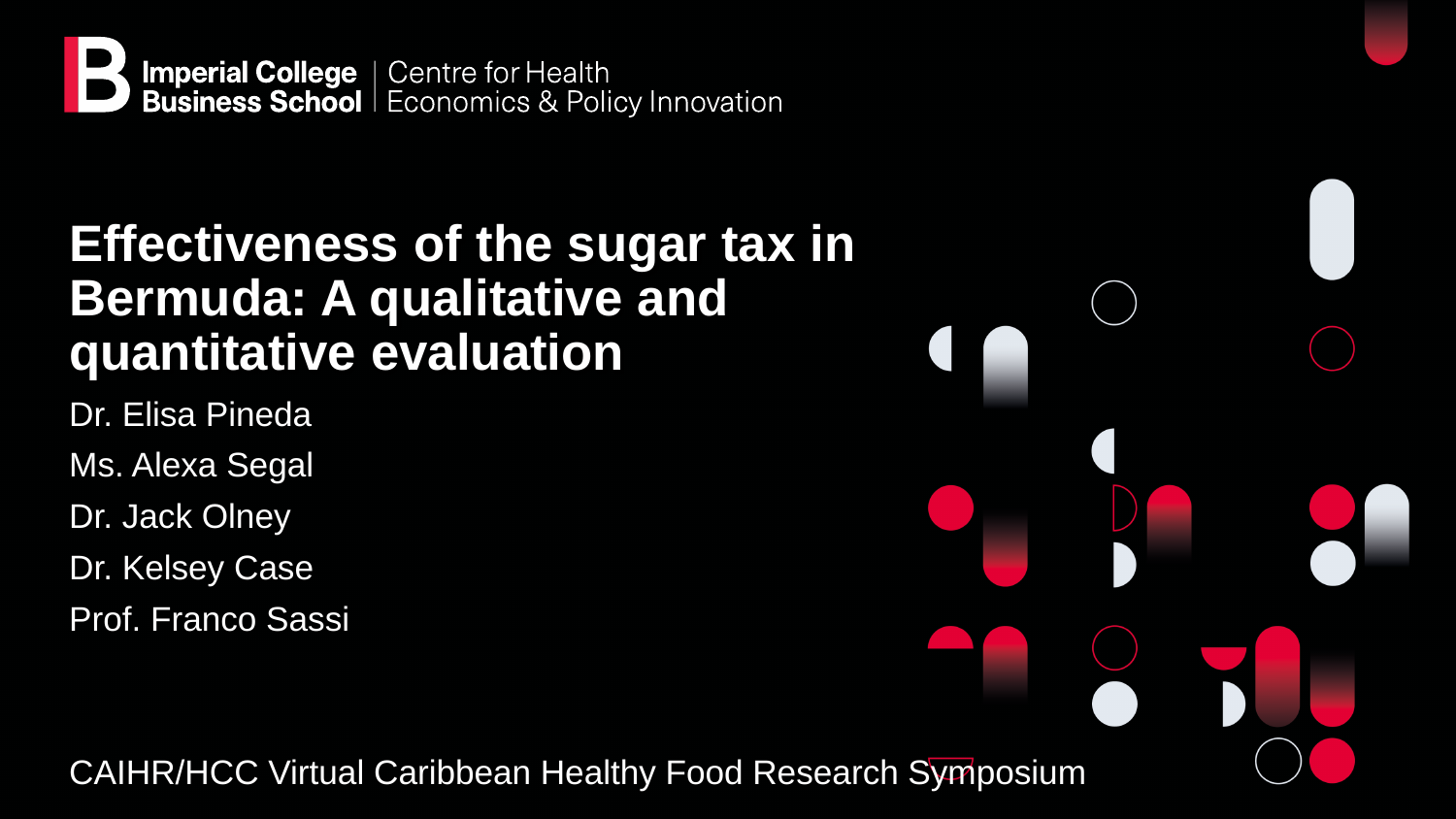

- Bermudian government introduced a phased sugar tax to improve nutritional quality of people's diets - October 2018
	- o Sugar-sweetened beverages (SSBs), candies & raw sugar Tax increased from **33.5% to 50%**
	- $\circ$  Select fruits and vegetables (F&V) Tax decreased from 5% to 0%

• Tax increased to 75% and extended to products with cocoa - April 2019

# Background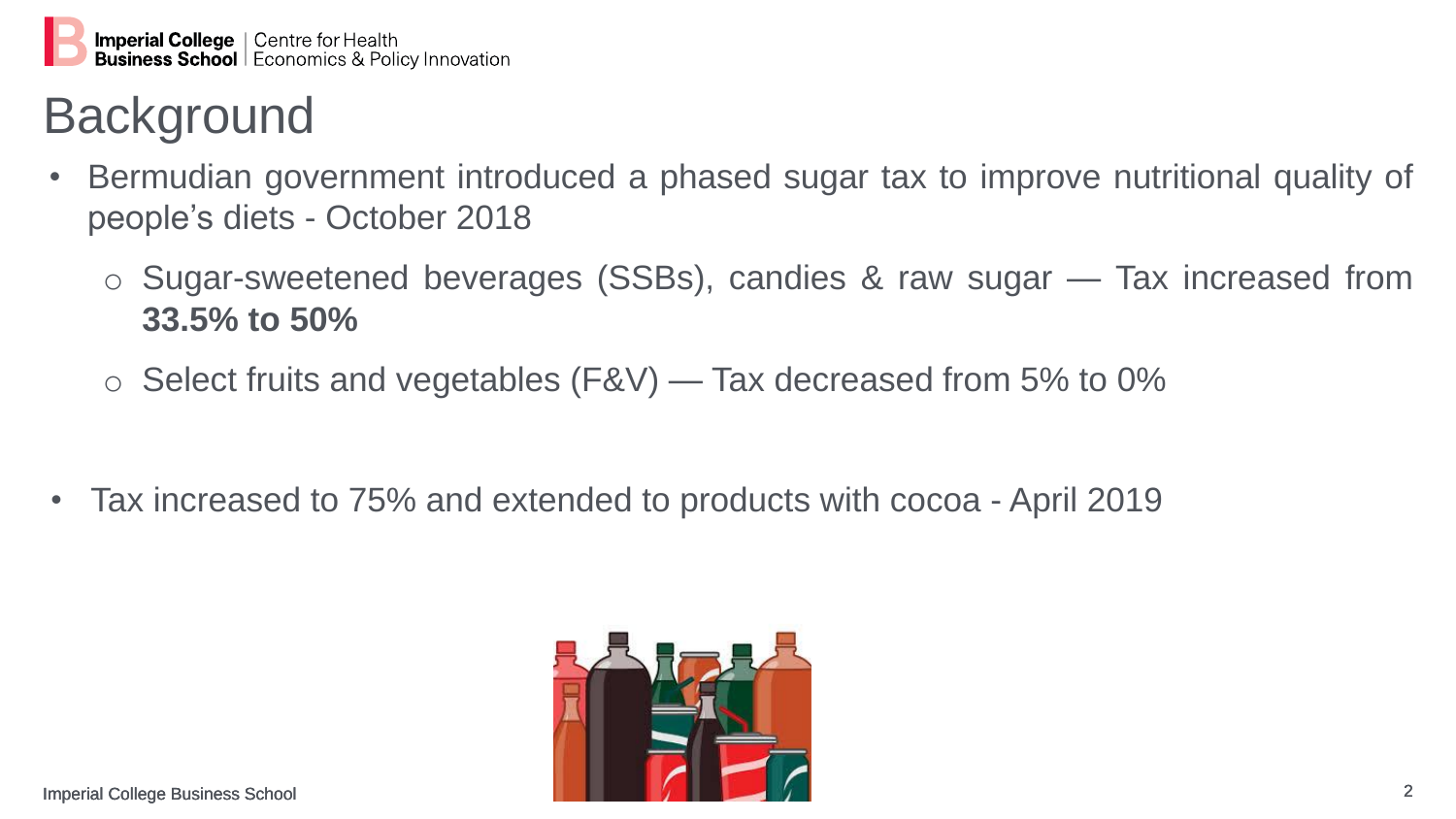

## **Methods**

1. Assess awareness, acceptability, and perceptions of the sugar tax **Qualitative** 

### Telephone survey of **400 Bermudian** residents about the sugar tax Interviews with stakeholders

Quantitative Interrupted time series analysis using weekly sales and price data from one of the largest retailers in Bermuda



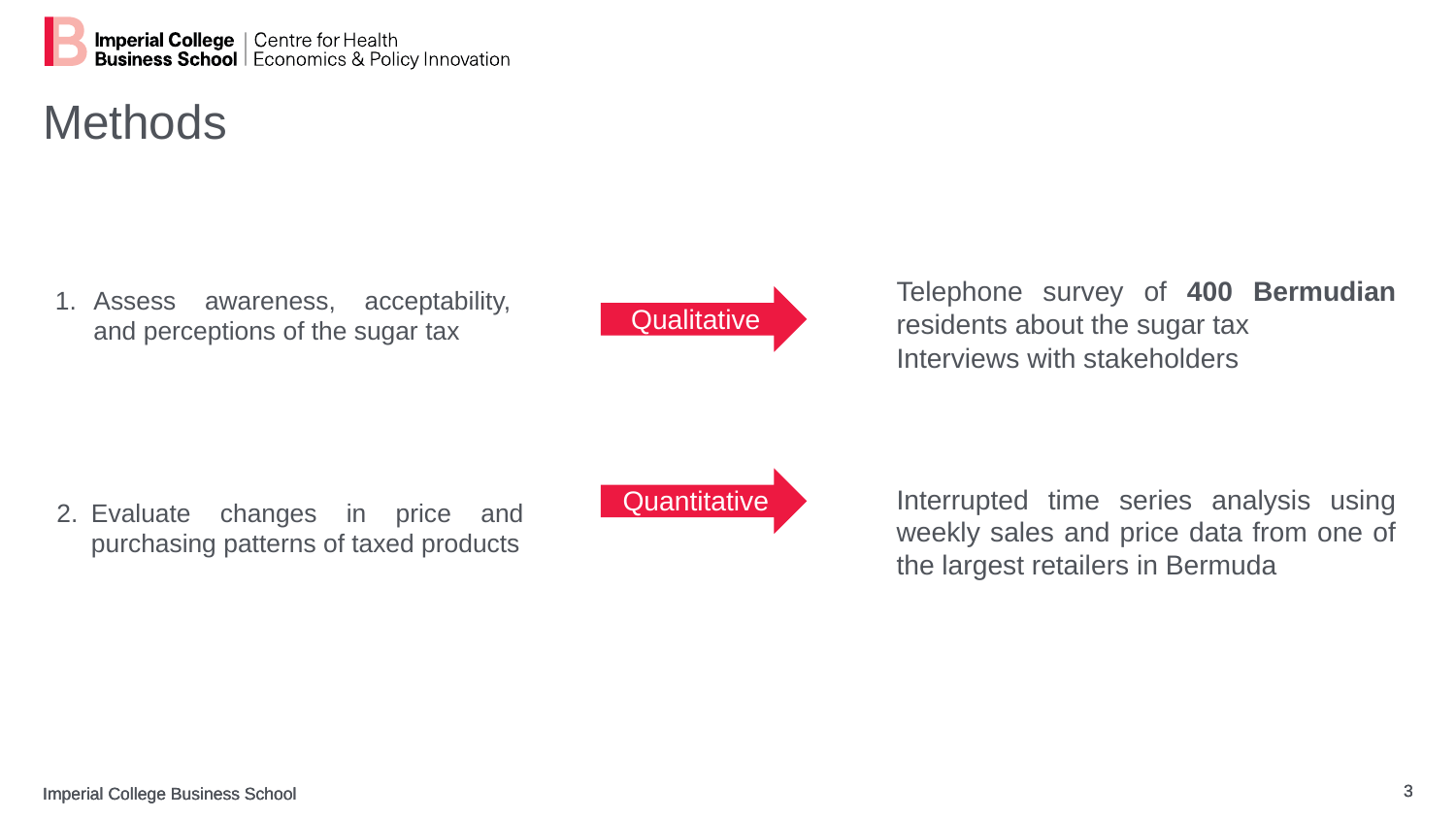## Qualitative analyses **Methods**

#### **General public — Bermuda Omnibus Survey**

- Semi-structured interviews of government, health, food and beverage sector informants
- Purposive and snowball sampling
- Interviews conducted 3 August 2020 11 September 2020
- Quarterly survey which tracks public perceptions on economic, political, and social issues
- Nationally representative sample of 400 residents of Bermuda, 18+ years of age
- Survey conducted March 4-18, 2020

#### **Key stakeholders — government, health, food & beverage sectors**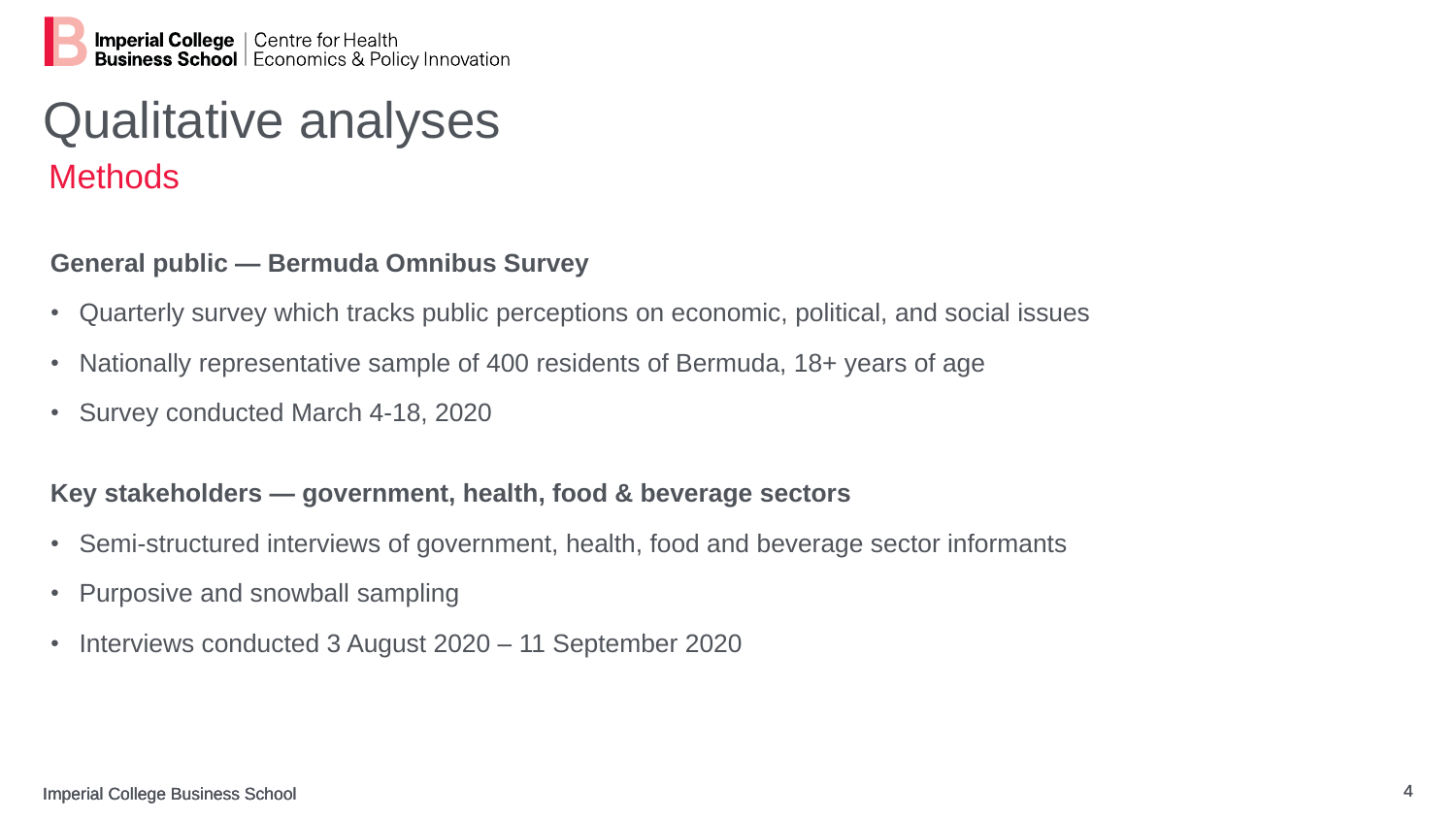appropriate health promotion strategy

## Qualitative evidence: Attitudes toward sugar tax (I) Key findings from general population survey

|           | • Very high awareness of the sugar tax – 94%                                        | Reasons why tax in not an                                               |     |
|-----------|-------------------------------------------------------------------------------------|-------------------------------------------------------------------------|-----|
|           | • Lower awareness of fruit and vegetable<br>subsidy $-32%$                          | Tax won't change behaviour                                              |     |
|           | • Two-thirds (67%) felt the tax was not an<br>appropriate health promotion strategy | <b>High price of healthy food</b><br><b>Education is more effective</b> |     |
|           | • Reduced consumption of products with<br>added sugar reported by nearly half (48%) | <b>Need for lifestyle change</b>                                        |     |
|           | • Motivations: healthier diet, prices                                               | <b>Personal choice</b>                                                  |     |
| $\bullet$ | Replacements for products with added sugar<br>were water (21%), fruit (14%)         | Tax revenue for the government                                          | l 4 |

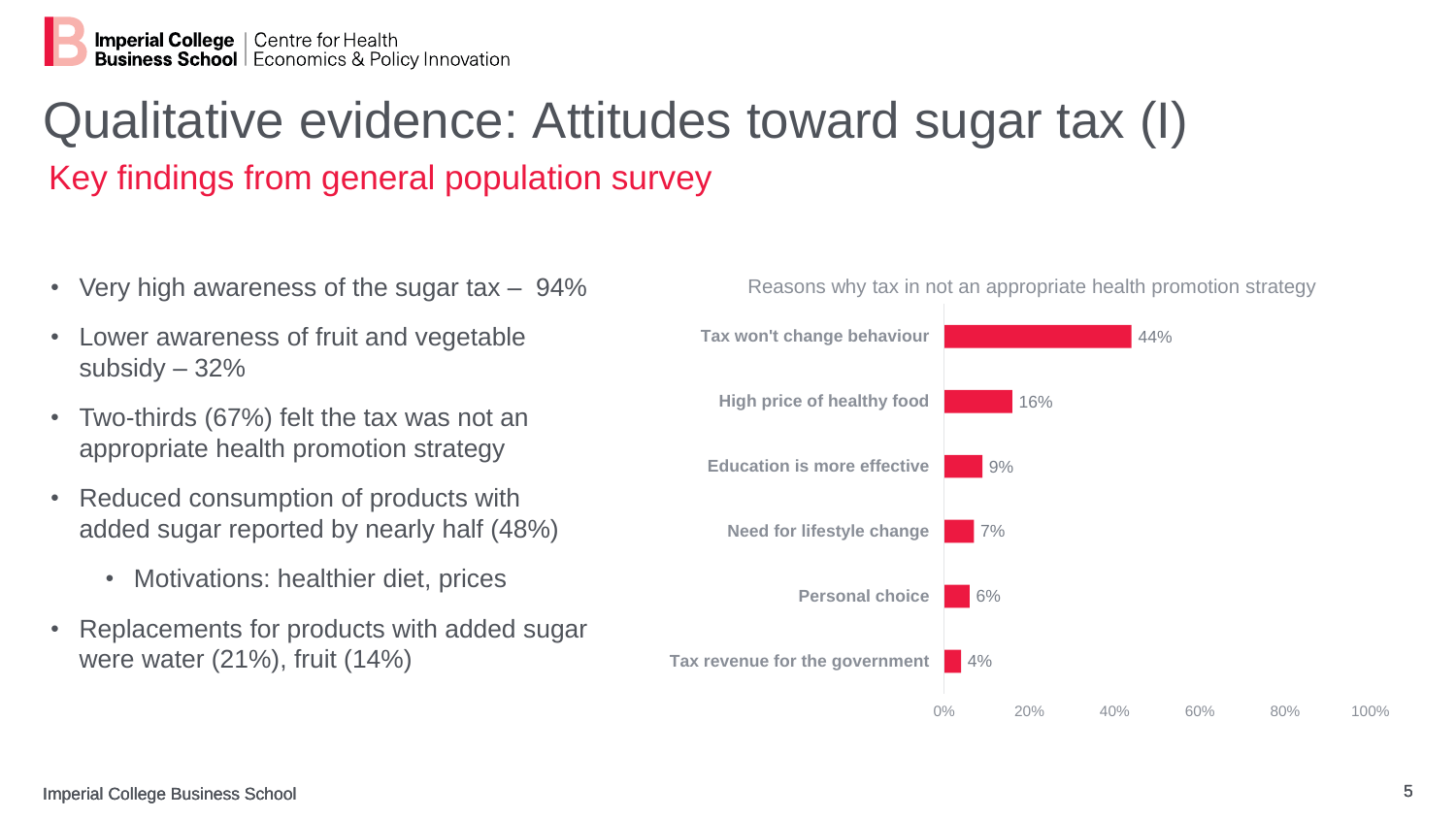#### **Awareness**

• Knowledge and understanding

### **Acceptability**

- Taxation as a health promotion strategy
- Tax mechanism
- Intervention targets

- Impact on prices
- Impact on socioeconomic equality
- Use of sugar tax revenue

## Qualitative evidence: Attitudes toward sugar tax (II) Key findings from stakeholder interviews

- Impact on purchasing and consumption of taxed products
- Impact on health outcomes
- Impact of the fruit and vegetable subsidy

### **Economic and equity impacts**

**Effectiveness of the tax as a health promotion** 

# **strategy**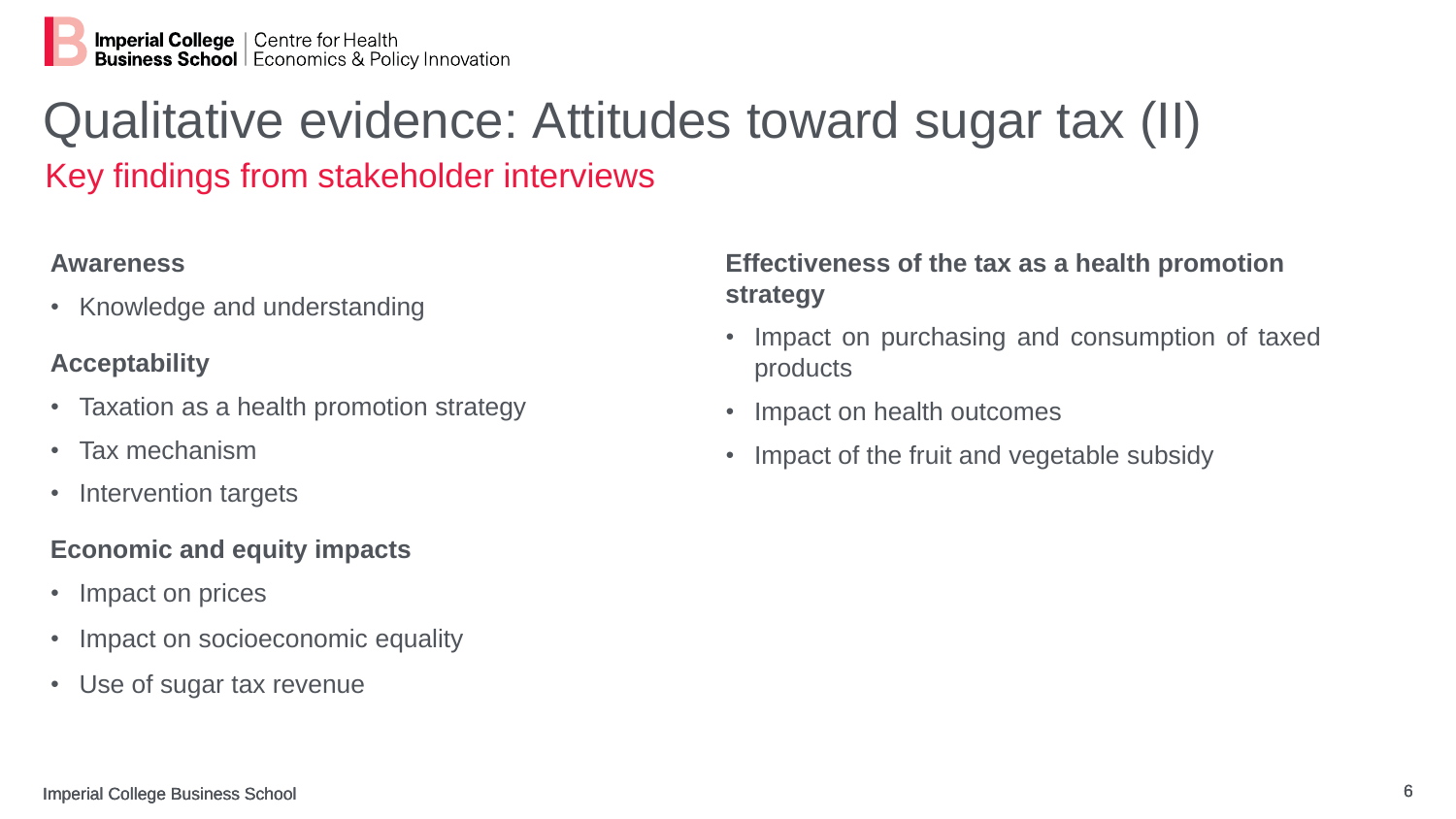#### **General public — Bermuda Omnibus Survey**

- 94% people in Bermuda were aware of the sugar tax, but not aware of F&V subsidy (32%)
- One in two Bermudians reported reduced consumption of products with added sugar as a result of the tax
	- 33% felt that a tax was an appropriate way to improve their diet
	- 43% said they were also motivated by price increases

## Qualitative evidence: Attitudes toward sugar tax Key findings

#### **Key stakeholders — from government, health, food & beverage sectors**

- Views were polarised, ranging from strong support to strong opposition for the sugar tax
- Concerns expressed that the tax may disproportionately affect lower-income households
- No informants were aware of any direct use of the tax revenue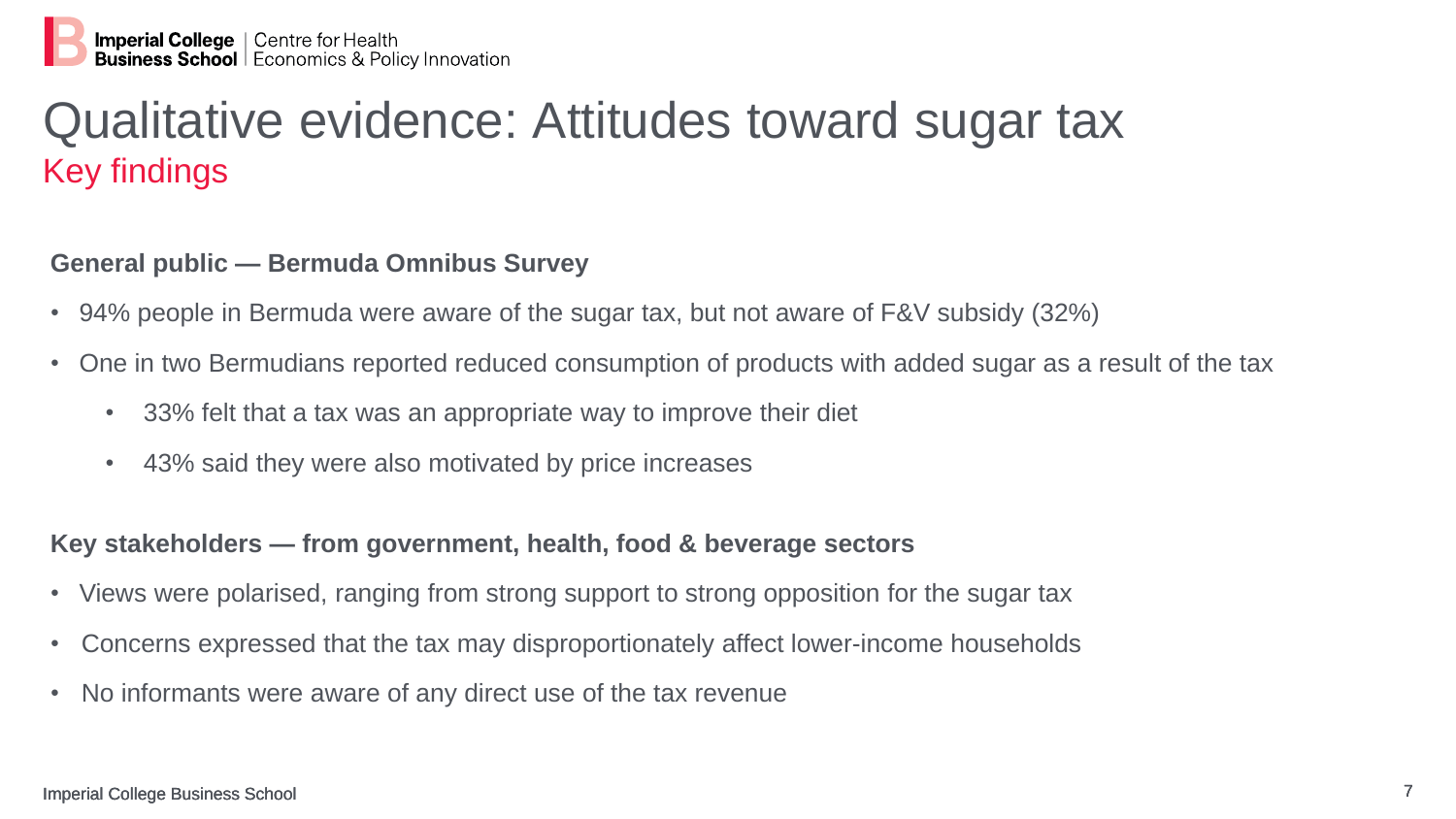Imperial College Business School 8

## Quantitative analyses **Methods**

- Weekly electronic point-of-sale data from Lindo's, a major food retailer in Bermuda
- Interrupted time series (ITS) analysis with multiple treatment periods
- Outcomes: 1. Price in USD (\$)



2. Sales – in volume sold (ounces/pounds per week per capita)

- Controls: Major holidays and Cup Match, season, temperature, price
- Investigated change in market share as well

Analysis 1: SSB tariff (36 weeks pre-implementation, 26 weeks implementation period, 41 post-implementation)



Analysis 2: Fruit & vegetable subsidy (36 weeks pre-implementation and 67 post-implementation)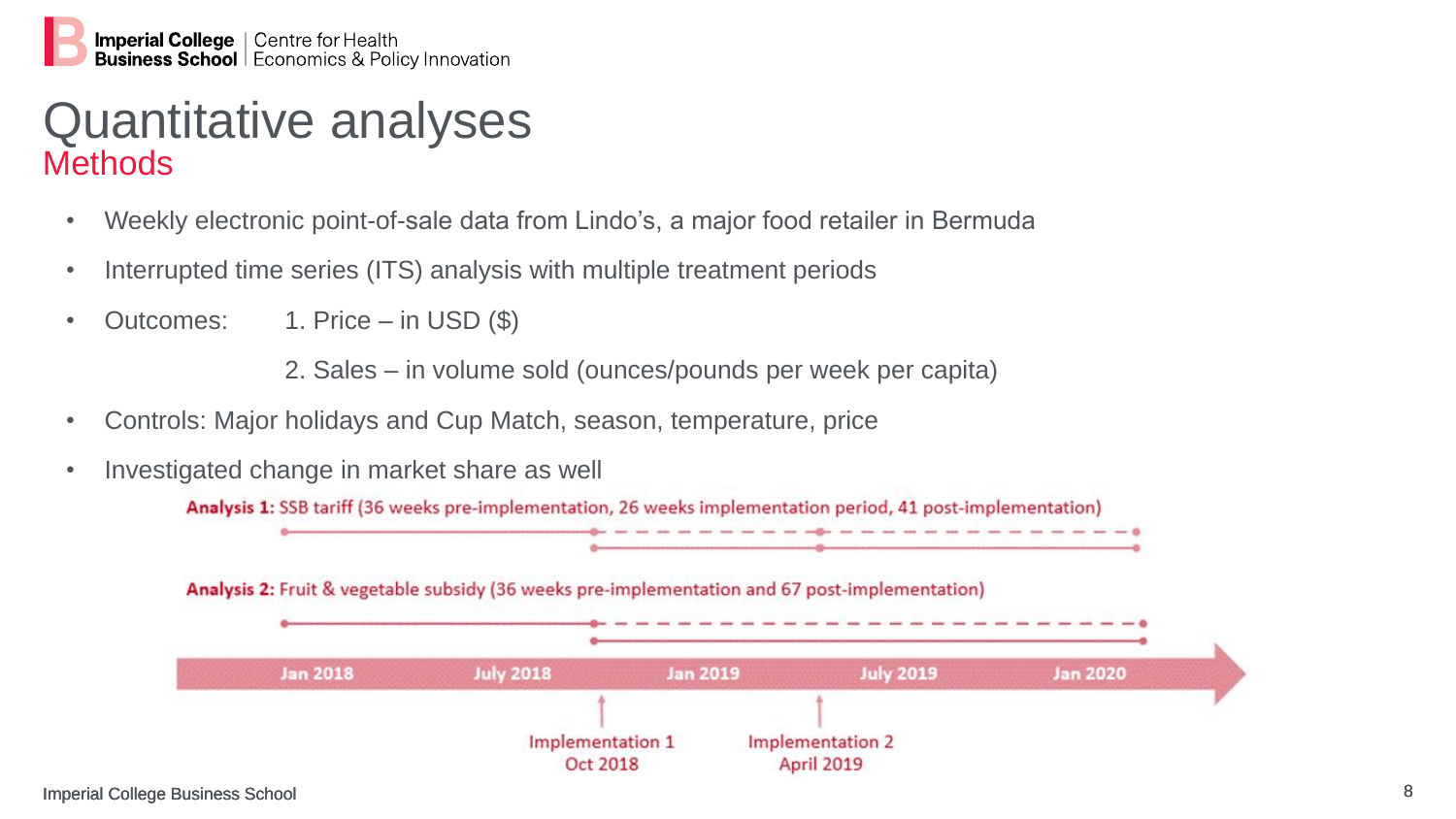Key findings Price of beverages

- Average price of SSBs increased by 26 % , while the price of non -SSBs remained constant
- Evidence of large price promotions coinciding with major sporting events and holidays



Note: non-SSBs in this figure include waters, ASBs and other drinks.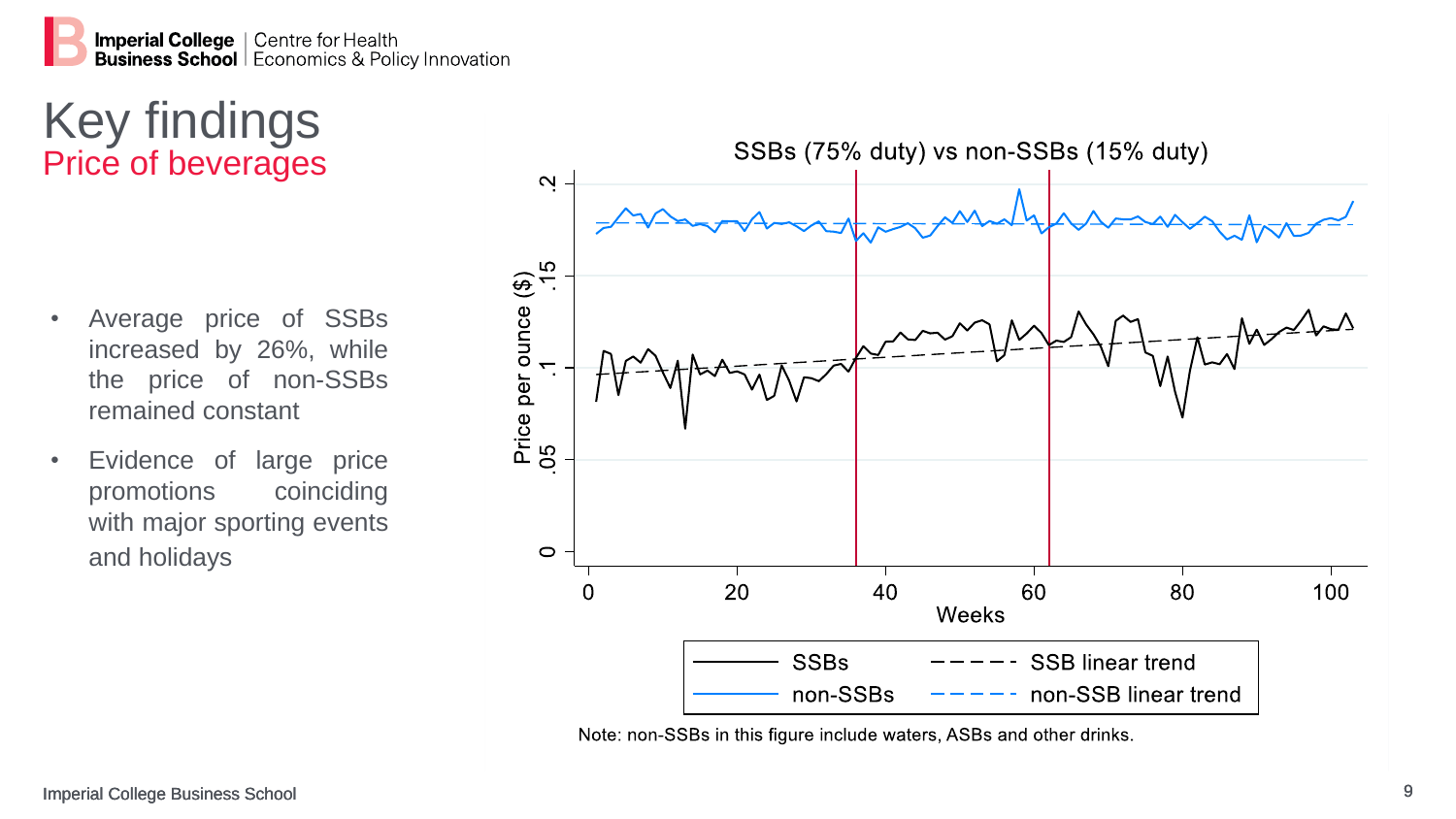Key findings Price of F&V

• F&V subsidy was ineffective in changing prices and sales



Produce include: potatoes, cauliflowers, broccoli, carrots, turnips, oranges and apples.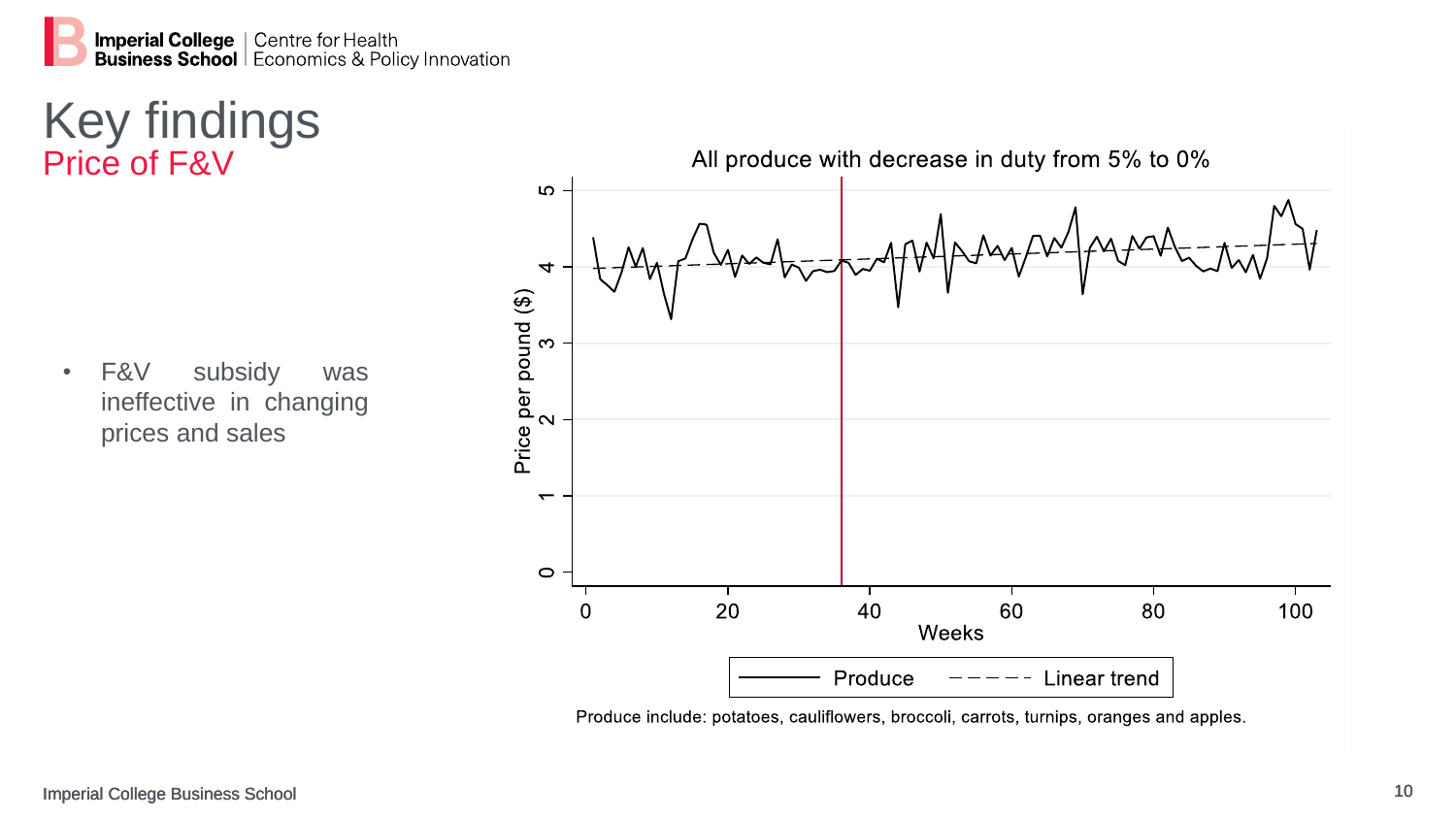## Key findings **Sales**

- Both post -intervention trends were negligible in size and not statistically significant
- By end of study period, market share of SSBs decreased by nearly 8 percentage points



Note: non-SSBs in this figure include waters, ASBs and other drinks.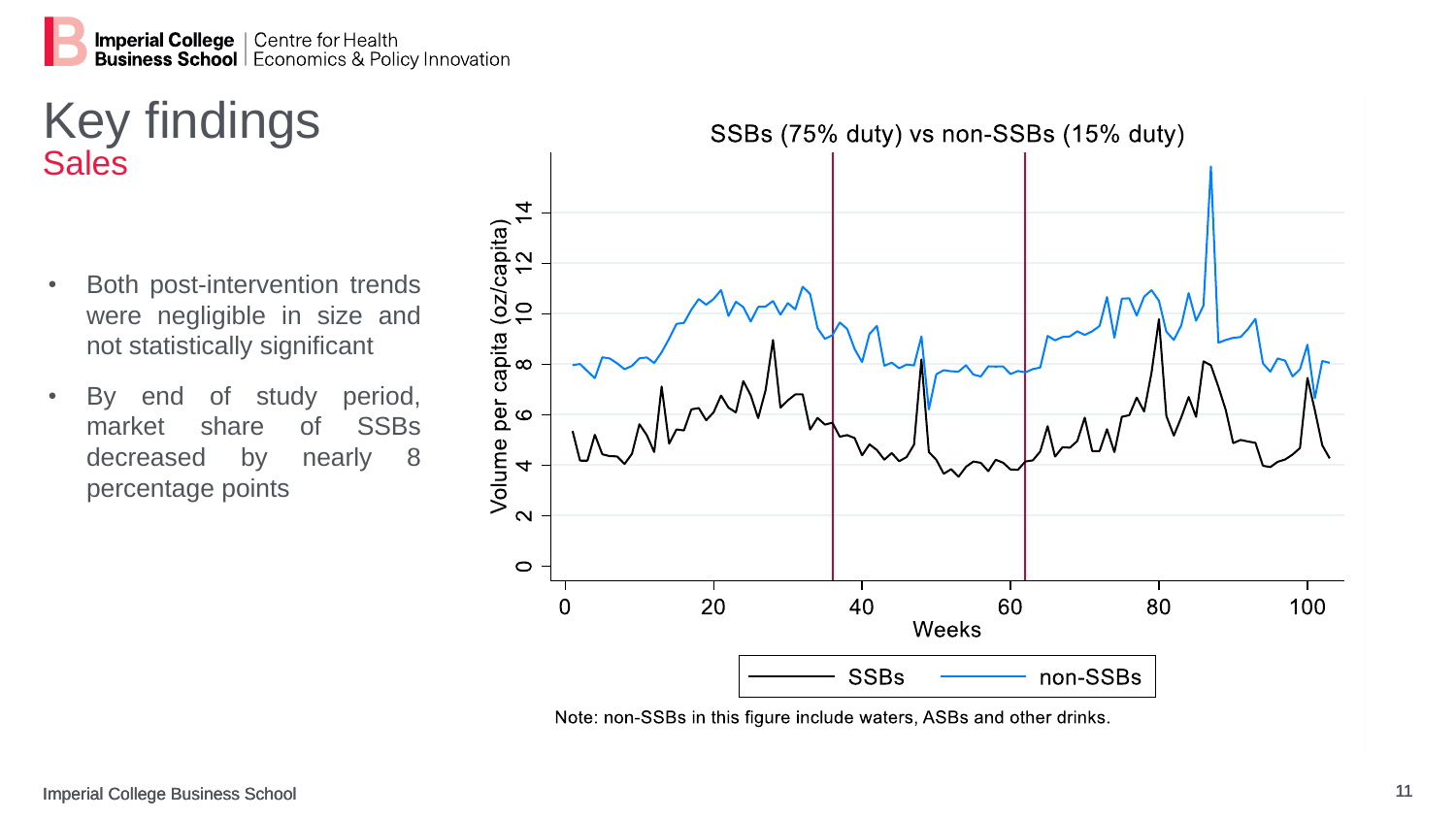#### The average price of sugar-sweetened beverages increased by 26% over the two-year period



### Conclusions – Quantitative evidence Did the sugar tax work in Bermuda?

• Before the sugar tax, beverages with added sugar **were 40% cheaper** than non-sugar added beverages (per ounce)

- The sugar tax **narrowed** the price gap
- Price was the sole structural driver of SSB market share
- The tax has been largely passed through to consumers
- F&V subsidy was ineffective
- Definite areas that could improve the efficacy of the sugar tax to ensure a greater impact on dietary behaviours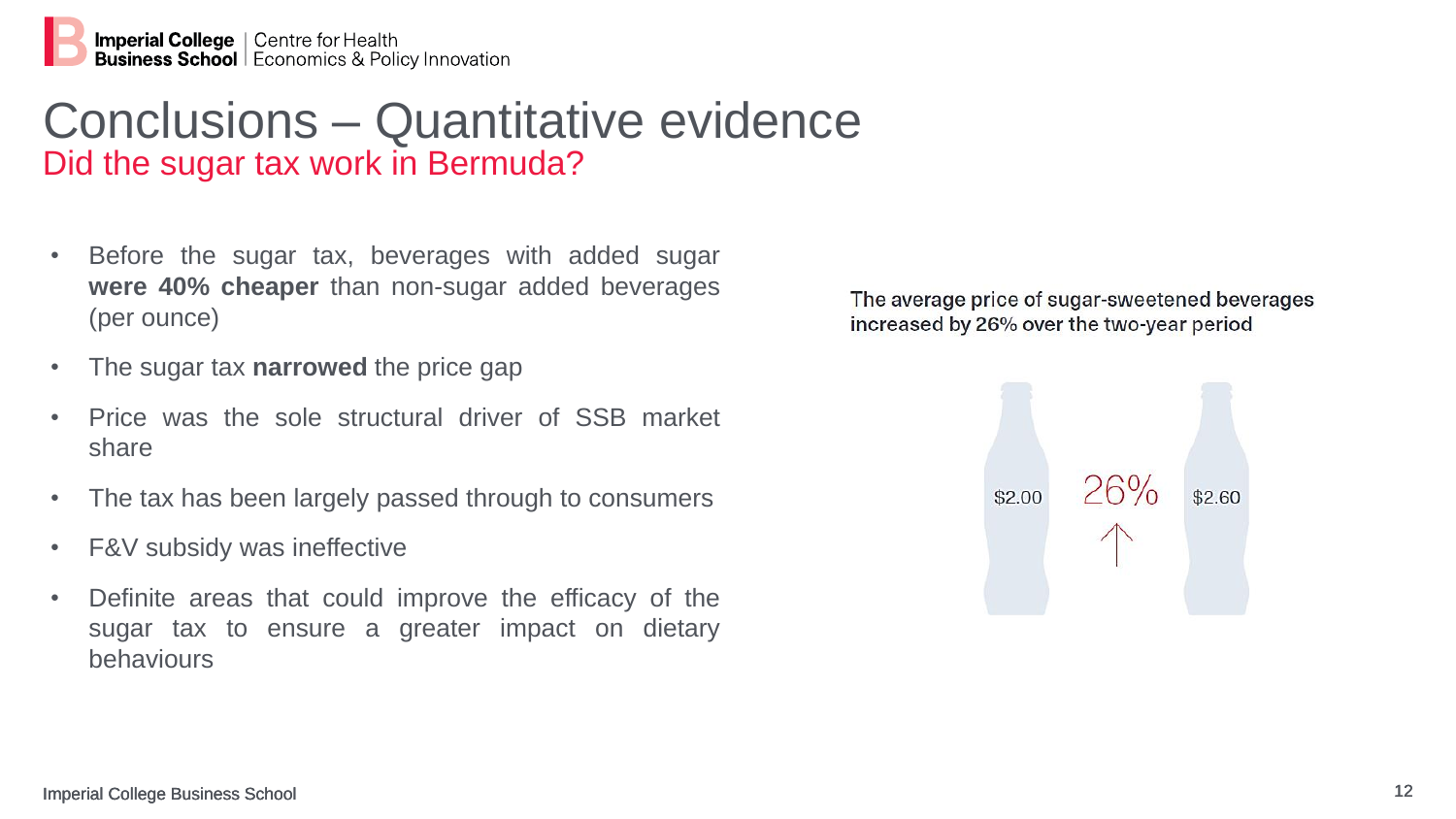- **Improved communication**
	- Clarity regarding products that are taxed and those that are not
	- Surrounding the use of the revenues generated by the tax
	- Increase awareness via campaigns (F&V)
- **Structural changes to the sugar tax**
	- Incentivising consumption through price incentives will require stronger measures than 5% reduction
	- Regulation of price promotions restricting promotions on less healthy products covered by the tax
	- Supporting with complementary policies aimed at creating healthy food environments
		- Potential non-sugar substitutes were too expensive for meaningful substitution to take place
		- Increased availability/promotion of affordable and healthy food and beverage options

**Imperial College** | Centre for Health<br>**Business School** | Economics & Policy Innovation

### What can we take away from this study? Conclusions – Qualitative evidence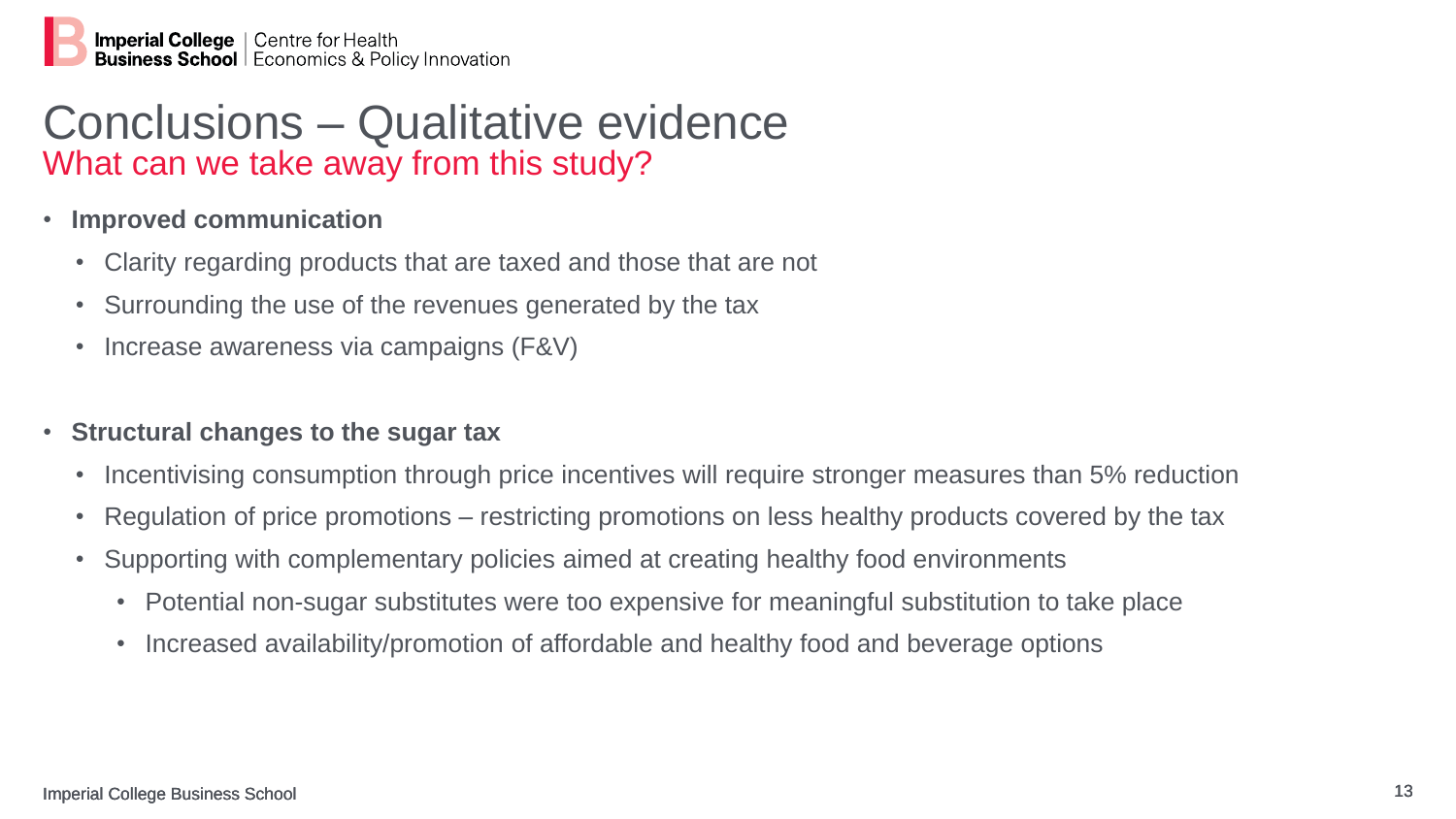- **Pros**
	- Feasibility and practicality
- **Cons**
	- Import tariffs apply to prices that may be very different (lower than) the prices paid by consumers – the tax will only apply to a portion of the final retail price
	- Tax may not be readily apparent to the consumer at the retail level
	- Consumers may be incentivized to 'trade down' to cheaper products which may also be less healthy; promotions can undermine the impact of the tax
- **Potential considerations for other settings** 
	- If import tariffs are used, consider payment of fixed amount per quantity imported (similar to implementation of alcohol, tobacco taxes)
	- Consider suitability of excise tax or point-of-sale tax as alternatives

## Lessons learned Tax instrument – Use of import tariffs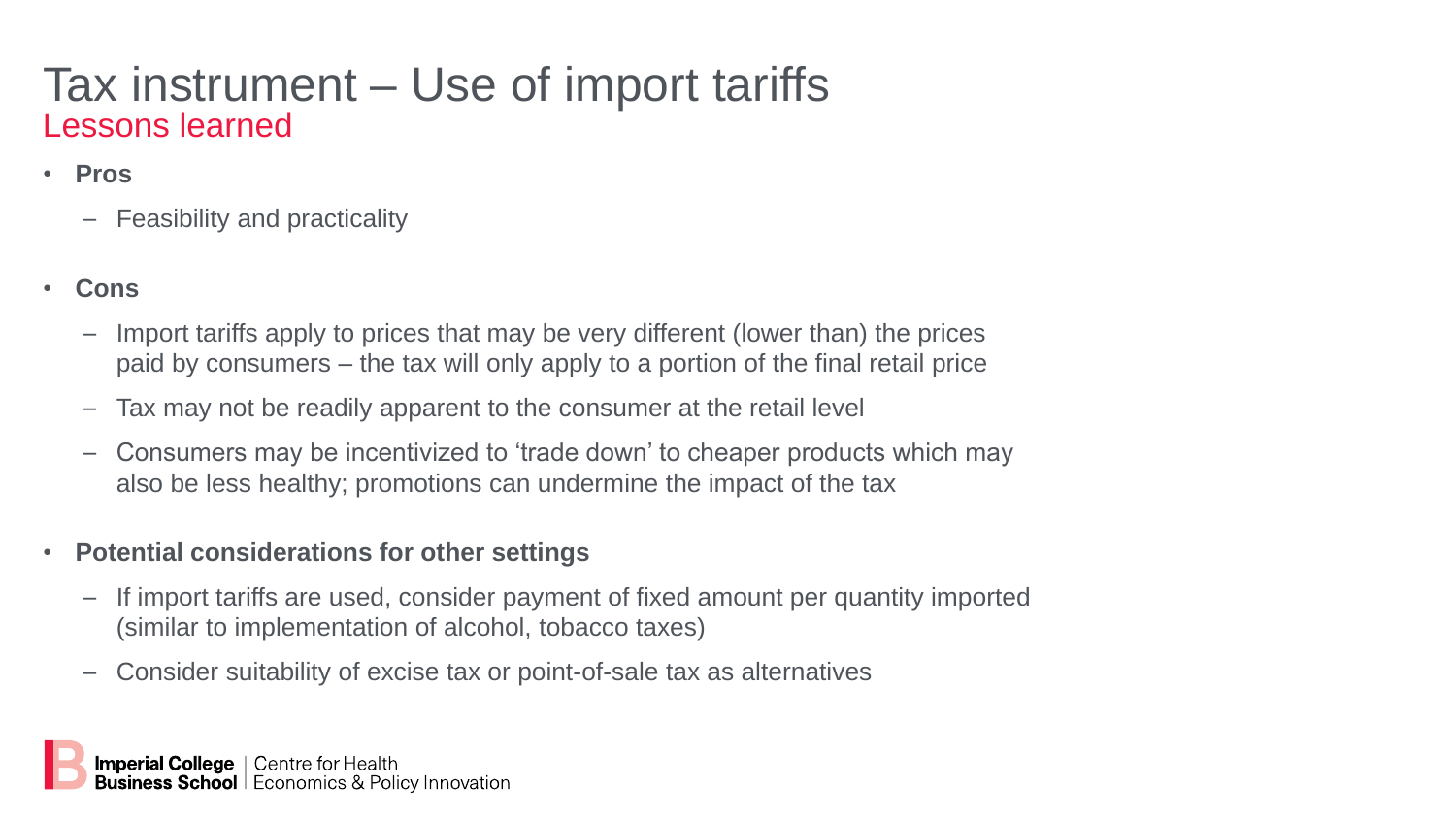- **Pros**
	- Expanded reach, increased tax revenue
- **Cons**
	- Inclusion/exclusion of products from the tax base can be challenging and can create controversy
	- Criteria for inclusion needs to be applied in a consistent way with the tariff code system
- **Potential considerations for other settings** 
	- Coherent plan and target based on individual nutrient (e.g. sugar) content or nutrient profile is needed for health taxes that expand beyond SSBs
	- Risk of unwarranted substitutions is greater with an expanded tax base (compared to SSBonly) thus appropriate tax design is critical
	- Need for affordable healthy alternatives to incentivize healthier substitutions

## Lessons learned Tax base – Expanding beyond sugar-sweetened beverages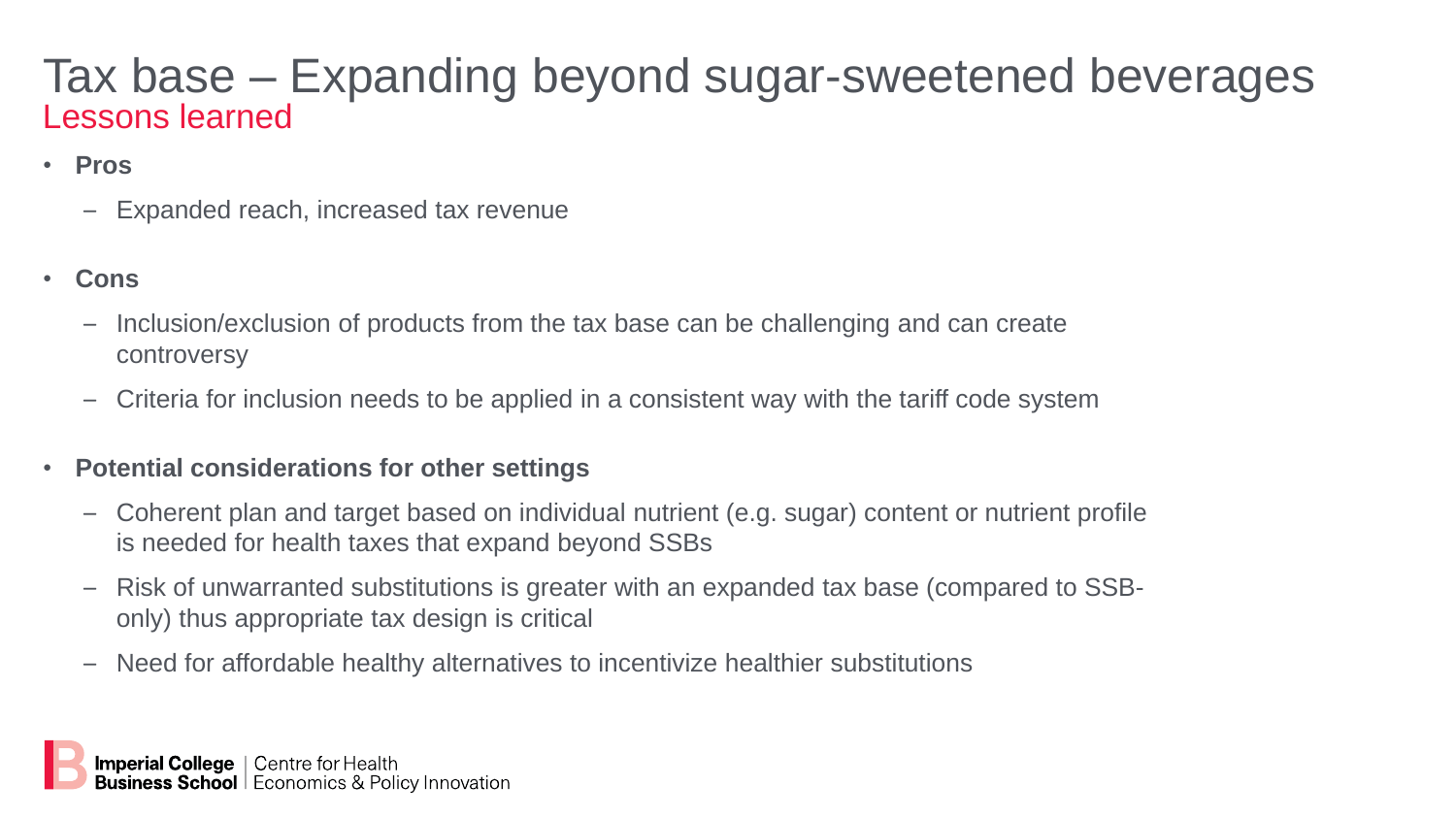- **Pros**
	- Sugar tax was fully passed on to consumers resulting in a 26% increase in retail prices and consumers reduced their purchasing by the same amount (~26%)
- **Cons**
	- Tax reduction on select fresh fruit and vegetables was too small to impact retail price
	- Price of non-SSBs remained higher than SSBs
- **Potential considerations for other settings** 
	- Tax level should be considered in relation to the tax design
	- Importance of incentivized and affordable healthy options

### Lessons learned Tax level – 75% sugar tax; 5% tax reduction for select produce